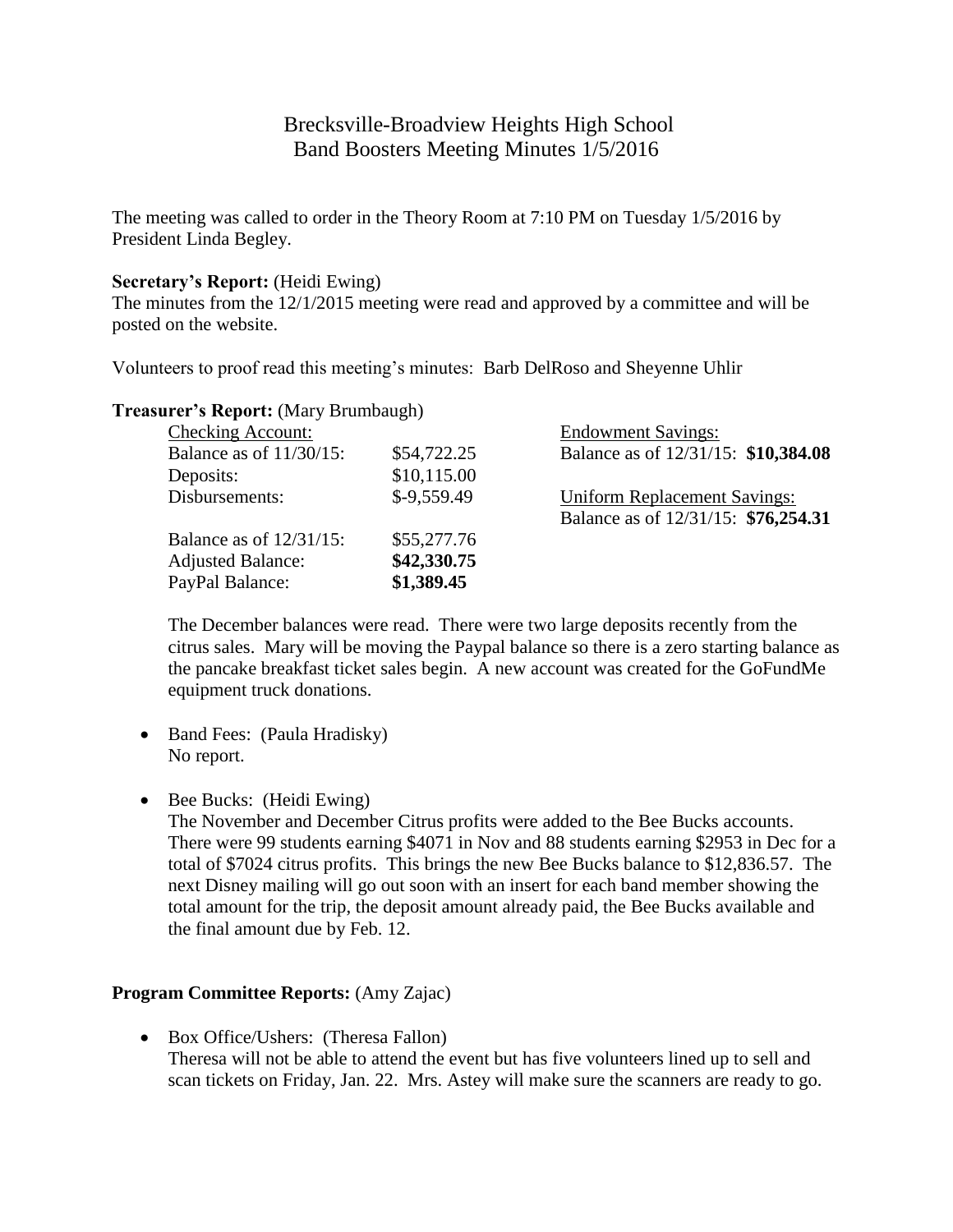- Chaperones: (Carolyn Karkosiak and Sheri Fenton) No report.
- Drum Line: (Jackie Ross) Drumline is getting ready for the competitions and even practiced over winter break. They will continue with Tuesday  $&$  Thursday evening practices. First competition is Feb. 7 at Olentangy Liberty High School. There will be a pre-show for parents on Jan. 12. It was suggested that they also perform at the pancake breakfast and Mrs. Astey believes she can fit that into the schedule.
- Hospitality/Game Snacks: (Laura Kovach) Laura sent an email to the hospitality volunteers for food donations and help on Jan. 22. She priced Stancato's at \$5.99 for Chicken, Pasta, Salad & Bread but they also have a delivery fee. Kathy Drinko added that Antonio's is \$6.99 for the same and no delivery fee. Laura's sister donated drinks.
- Flagline: (Barb DelRoso & Grace Gaines) Grace was not able to attent the meeting but sent an email that Linda read thanking everyone for the Minnie Mouse gift that was delivered to Maddie in the hospital and for all those that helped Maddie during the football season.
- Newsletter: (Michelle Shively) Please take pictures at CJO and send to Michelle for the next newsletter.
- Webmaster: (Janice Schenk) No report.
- PSO: (Michele Mihalich)

Joe Madak is the new interim Superintendent and started January 1. He was previously the interim superintendent for Revere Local Schools. Michelle distributed copies of the 2016-17 school calendar. She mentioned the Kalahari discount date is Feb. 11 an and the MIM event is on Feb. 27. She also promoted purchasing \$70 tickets to the Beach Ball Fundraiser on Mar.12. Will the CJO concert be advertised on the cities electronic boards on Route 82?

- Publicity: (Amy Studer) The Broadview Journal & Brecksville Magazine did not run the CJO advertisement but we are still hoping others did.
- Sr. Night: (Renee Waite) No report.
- Swarm Board & Decorations: (Jackie Ross) Jackie will do the swarm board in March with "Music Lifts You UP" using the UP movie theme.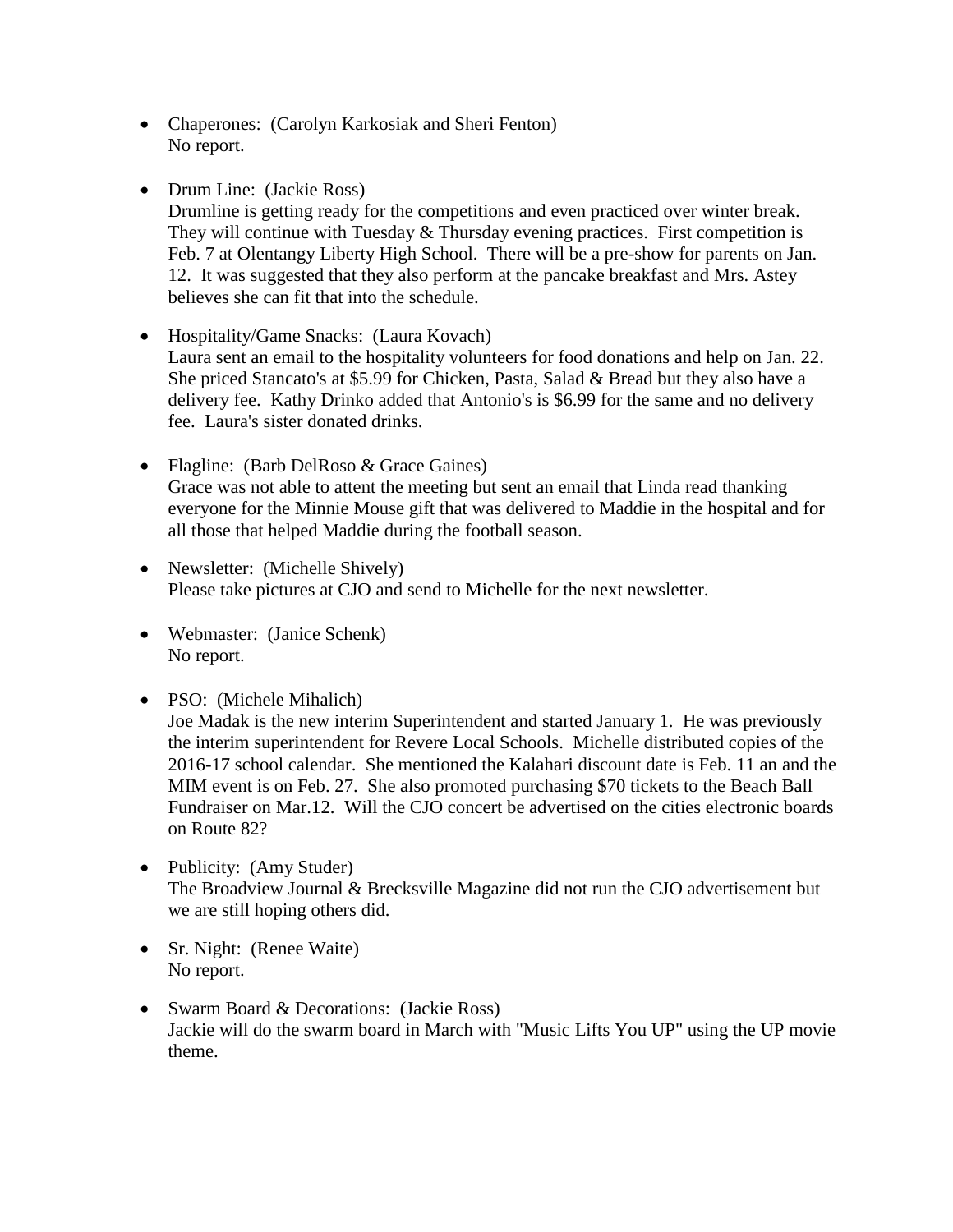- Uniforms: (Denise Eder/ Cheryl Dunphy/Lori Reagan/Lori Losi) Lori Reagan submitted a uniform budget for next year. A blind stitch hemming machine was donated by Lori Reagan & Rima Julien.
- Yard Signs: (Lori Samhric and Ann Marie Williams) No report.
- Band Alumni: (open) No report.

## **Ways and Means Committee Reports:** (Kathy Drinko)

- Athletic Program: (Michelle Cline) We will need 2-3 people to sell ads for next year's programs this summer. There are just three that receive free advertising based on large donations - Cleveland Clinic, Woodard, and Great Day! Tours.
- Athletic Program Layout: (Michelle Shively) No report.
- Athletic Program Sales: (Les & Julie Gicei) Seventy-five winter programs were printed and are being sold for \$5 each.
- Citrus Fruit Sales: (Kathy Drinko and Lynn Robie) It was a good sale. We have had larger sales in the past but it was still a nice profit of over \$5000 to the boosters. Kathy will be checking with Chris Collier to see if our two possible delivery dates for 2016 (Nov. 19 and Dec. 10) will work for Florida Indian River Grove. She would like to move next year to all online purchases and eliminate the extra work that was required to manually add together the paper and online orders.
- Disney Raffle: (Dina Packard) No report.
- Endowment/Patrons: (Theresa Fallon) Theresa just submitted \$405 in donations from five families.
- Spirit Wear: (Rose Jonovich and Dina Packard) Items were distributed at the Winter Concert but there are still two boxes of spirit wear that need picked up by students.
- Pancake Breakfast/Music in our schools event (Suzanne Orlando) Linda Begley has started requested donations online from businesses like Swings 'N Things and Fun N Stuff. This year the Art Show and Fashion Show will be added later in the day.